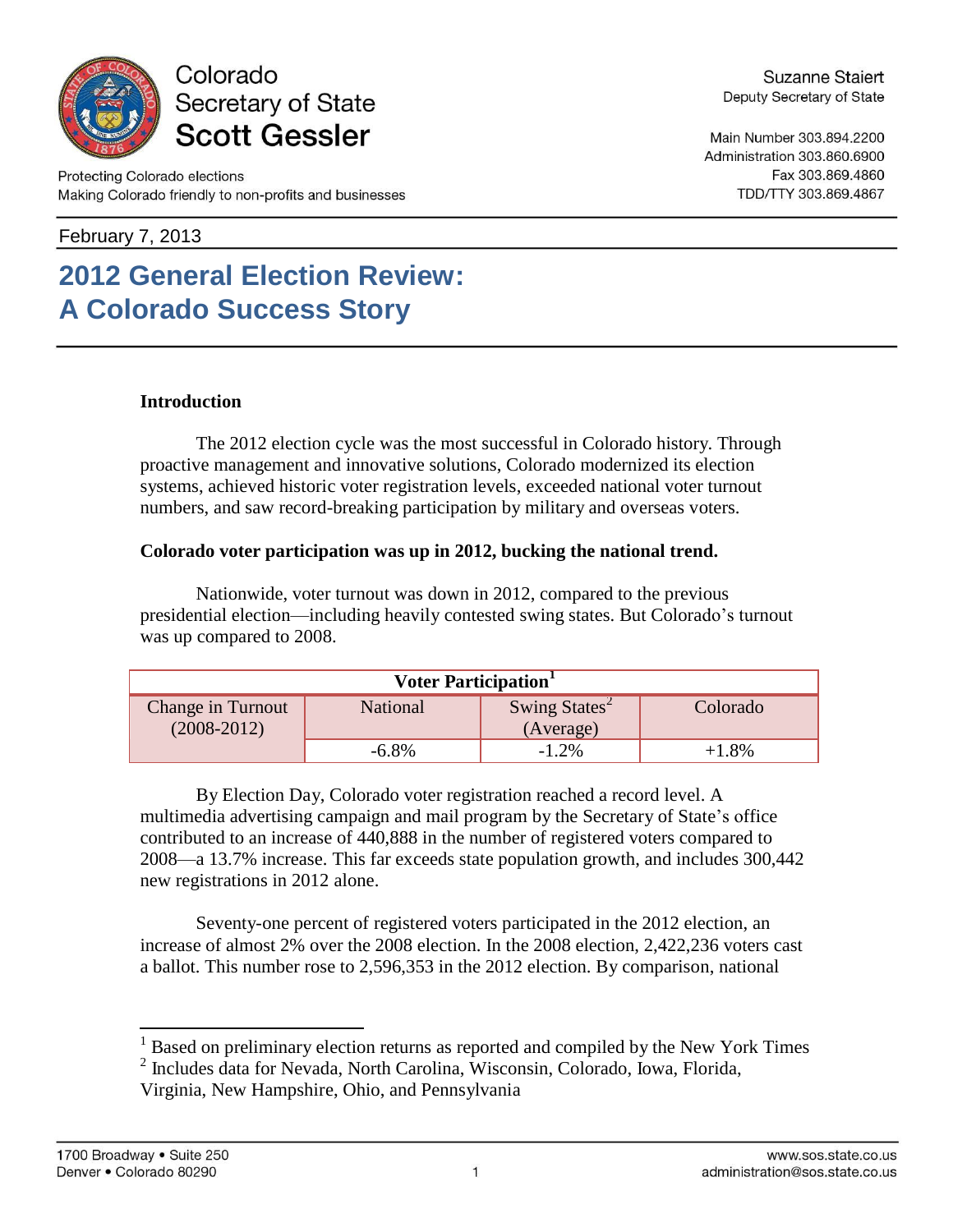turnout plummeted nearly 7%, to 57.5%. Across Colorado, domestic voters returned 97.7% of mail-in ballots, while military and overseas voters returned 93.6%. Of these, 99.1% of domestic mail-in ballots and 97.8% of military and overseas ballots were counted for the election. According a recently released analysis by George Mason University, at 71.1%, Colorado ranked first in the nation for overall turnout based on

voting eligible population, third in the nation for presidential turnout based on voting eligible population, (70.3%), and sixth in the nation for turnout based on voting age population  $(64.7\%)$ .<sup>3,4</sup>

Colorado achieved this impressive voter participation by deploying new technologies and systems such as multi-state data matching, electronic ballot delivery for military and overseas voters, and high-speed Ballot on Demand printers.

### **Interstate data matching increased registration and improved voter roll accuracy.**

Colorado participates in a data matching program that increased voter registrations and more accurate voter rolls. In 2012, Colorado partnered with six other states (Delaware, Maryland, Nevada, Utah, Virginia, and Washington) to implement the

"I am so very pleased that you offer an option for us to email our ballot in. It's so convenient and inexpensive. My other American friends here in China who are from other states do not have this option and some will not vote simply because of the hassle, expense, or time restraint (due to mailing issues). I could not be more pleased that I have been able to vote. Thanks!!!!"

-Overseas voter

Electronic Registration Information Center (ERIC). ERIC is a self-governing, voluntary multi-state coalition that shares voter registration database information for two purposes: to increase total registrations and to make registration rolls as accurate as possible. Conceived by the Pew Charitable Trust, ERIC seeks to reduce persistent errors in registration records resulting from an inefficient and mistake-prone voter registration system. According to PEW's research, over 12% of voter registration records nationally contain some error. PEW also estimates that 51 million eligible voters are not registered.<sup>5</sup>

<sup>3</sup> Voting age population includes all individuals over the age of 18. This number includes individuals who are not eligible to vote, such as non-citizens and convicted felons. Voting eligible population refers to the population that is eligible to vote.

<sup>4</sup> "2012 General Election Turnout Rates," United States Election Project, George Mason University, available from [http://elections.gmu.edu/voter\\_turnout.htm.](http://elections.gmu.edu/voter_turnout.htm) The results of the George Mason study are subject to change as more election data becomes available. The rankings reflected in this paper are current as of the publication date.

<sup>5</sup> A full description of the ERIC program can be found at [http://www.pewstates.org/research/featured-collections/electronic-registration](http://www.pewstates.org/research/featured-collections/electronic-registration-information-center-eric-85899426022)[information-center-eric-85899426022](http://www.pewstates.org/research/featured-collections/electronic-registration-information-center-eric-85899426022)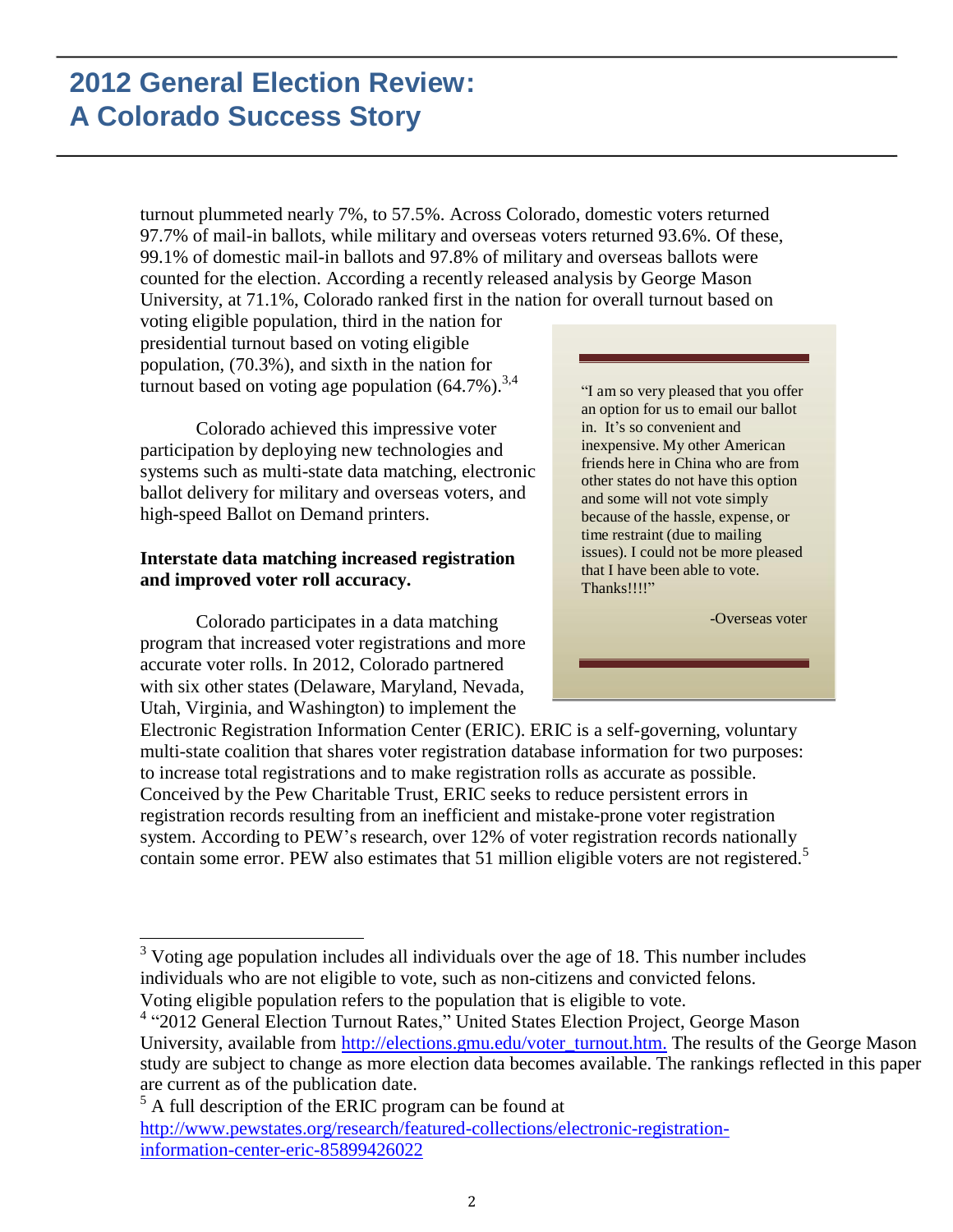Participation in ERIC facilitated dramatic increases in voter registration. The Secretary of State used Department of Motor Vehicle data to identify individuals who

"Everyone seemed to love the idea [Ballot on Demand], and it seemed like we had a better turnout from these voters [military and overseas voters] than usual."

-County Election Official

appeared eligible to vote, but were not registered. Through this technique, the Department of State identified 723,123 Coloradans not registered to vote, contacted them via postcard between September 10- 14, and invited them to register online. From this effort, an additional 39,415 voters registered within 30 days, 32,000 of which participated as first time voters. This number itself represented a 5.2% increase in registrations for Colorado, while other states participating in the ERIC project averaged only a 2- 3% increase. <sup>6</sup> And because the majority of these

people registered online, it saved Colorado's counties time and money.

Ultimately, ERIC will fulfill its second goal by identifying people registered in more than one state using other state information, Postal Services change of address information, and Social Security Administration records. Colorado will also check for people moving into the state, and invite them to register. There are currently an additional ten states interested in joining ERIC.

Colorado also participates in another state consortium aimed at finding people who vote more than once in the same election. Spearheaded by Kansas, this multi-state check is also a voluntary program and currently includes 15 participating states who submit their election results to Kansas. Using minimum matching criteria, Kansas determines if anyone voted twice in two different states. The program is expected to increase to 27 states for the next election cycle.

#### **New programs better served Uniform and Overseas Voters, who voted in record numbers.**

In August 2012, the Military Voter Protection Project published a report indicating that absentee ballot requests for military voters were on track to result in a significant decrease from  $2008$ .<sup>7</sup> The report stated that "While the number of absentee ballot requests will increase in the coming weeks, especially as the election draws near, the amount needed to meet 2008 levels is staggering…all of the states have witnessed an alarming and significant decrease in absentee ballot requests. It will be difficult to make

<sup>&</sup>lt;sup>6</sup> Colorado Elections Division

<sup>7</sup> *"Military Voting Update: A Bleak Picture in 2012,"* Military Voter Protection Project, Chapman University, August 21, 2012.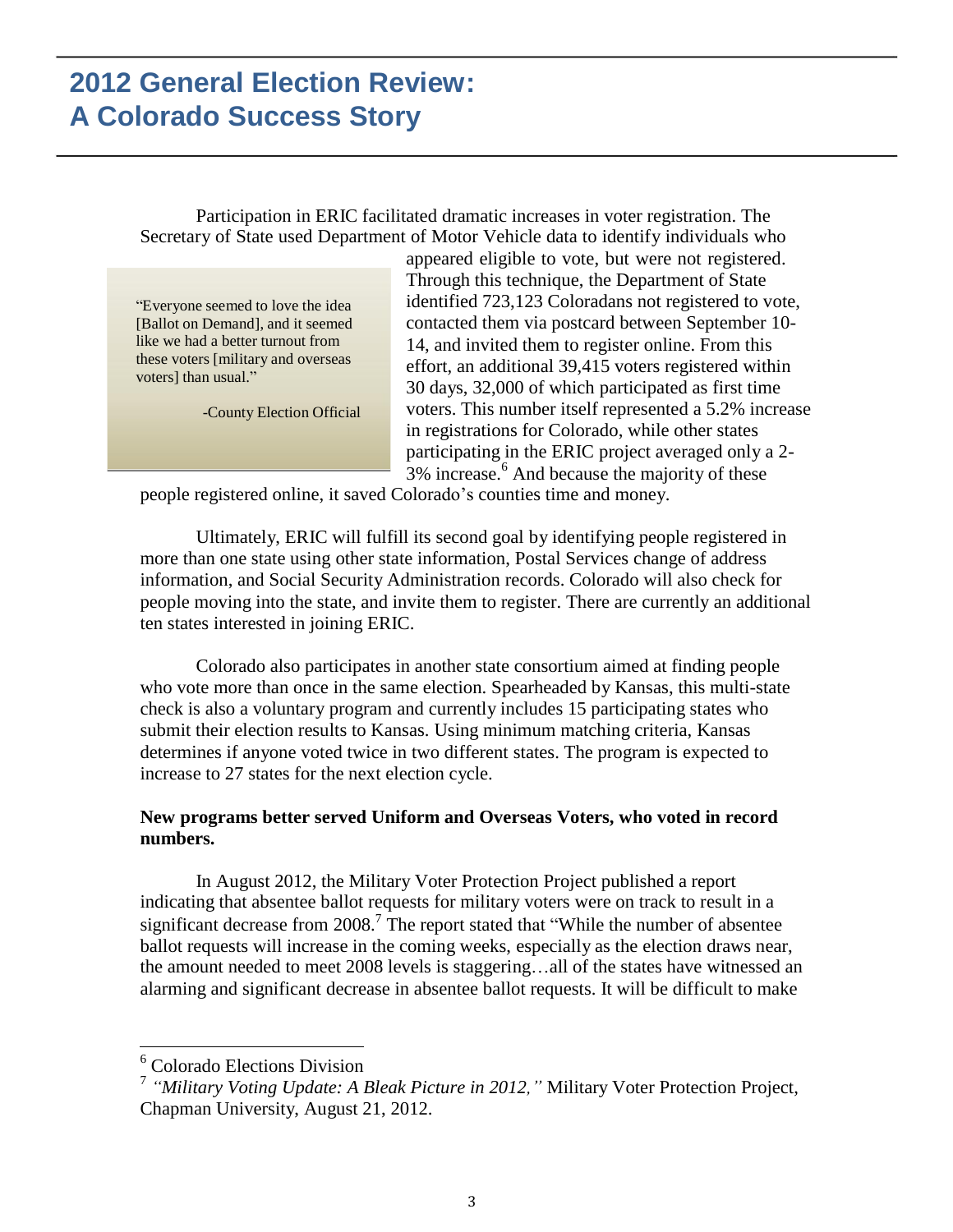up the difference in the coming weeks." <sup>8</sup> Colorado was among the states evaluated in the report. Final data regarding participation of military voters is not yet complete. It is clear, however, that in Colorado, efforts to increase military and overseas voter turnout were a huge success in 2012. Compared to 2008, Colorado issued 19.4% more ballots to military and overseas voters and witnessed a 65% increase in the number of ballots returned. In the 2008 election, military and overseas voters returned 69.6% of ballots mailed and 73.5% were counted. In 2012, military and overseas voters returned 93.6% of ballots and 97.8% were counted. According to Eric Eversole, the Executive Director of the MVP Project, "The efforts taken by the Colorado Secretary of State played a significant role in increasing military and overseas voter participation. The online systems and extended deadlines made it easier to request and receive absentee ballots--even if those requests came weeks before the election. Colorado's success was truly extraordinary given the decrease witnessed by many states in 2012."

The Secretary of State launched several programs that helped account for this big

increase. Colorado mailed ballots earlier and extended the deadline for receiving ballots to eight days after the election. Mail service outside the United States is often slow and can be unreliable. Extending the deadline for receiving ballots meant that more returned ballots were counted in 2012. In 2008, 61.1% of rejected military and overseas ballots were not accepted because the ballot was returned after the deadline. In 2012, this percentage decreased to 13.8%. Comparatively, 18.3% of domestic absentee ballots were rejected in 2008 because they were received after the deadline but only 9.2% were rejected for this reason in 2012.<sup>9</sup>

For 2012, Colorado deployed a statewide electronic ballot delivery system that greatly increased the speed and convenience of getting ballots to military and overseas voters. This system allowed voters to login and electronically download their ballots, beginning right at the 45

"The efforts taken by the Colorado Secretary of State played a significant role in increasing military and overseas voter participation. The online systems and extended deadlines made it easier to request and receive absentee ballots--even if those requests came weeks before the election. Colorado's success was truly extraordinary given the decrease witnessed by many states in 2012."

-Eric Eversole

Executive Director,

Military Voter Protection Project

day mark before the election, dramatically increasing time for voters to return ballots. And it increased chances for ballots getting to voters, since mail service is often

 $8$  Ibid, p.3

<sup>&</sup>lt;sup>9</sup> Colorado Elections Division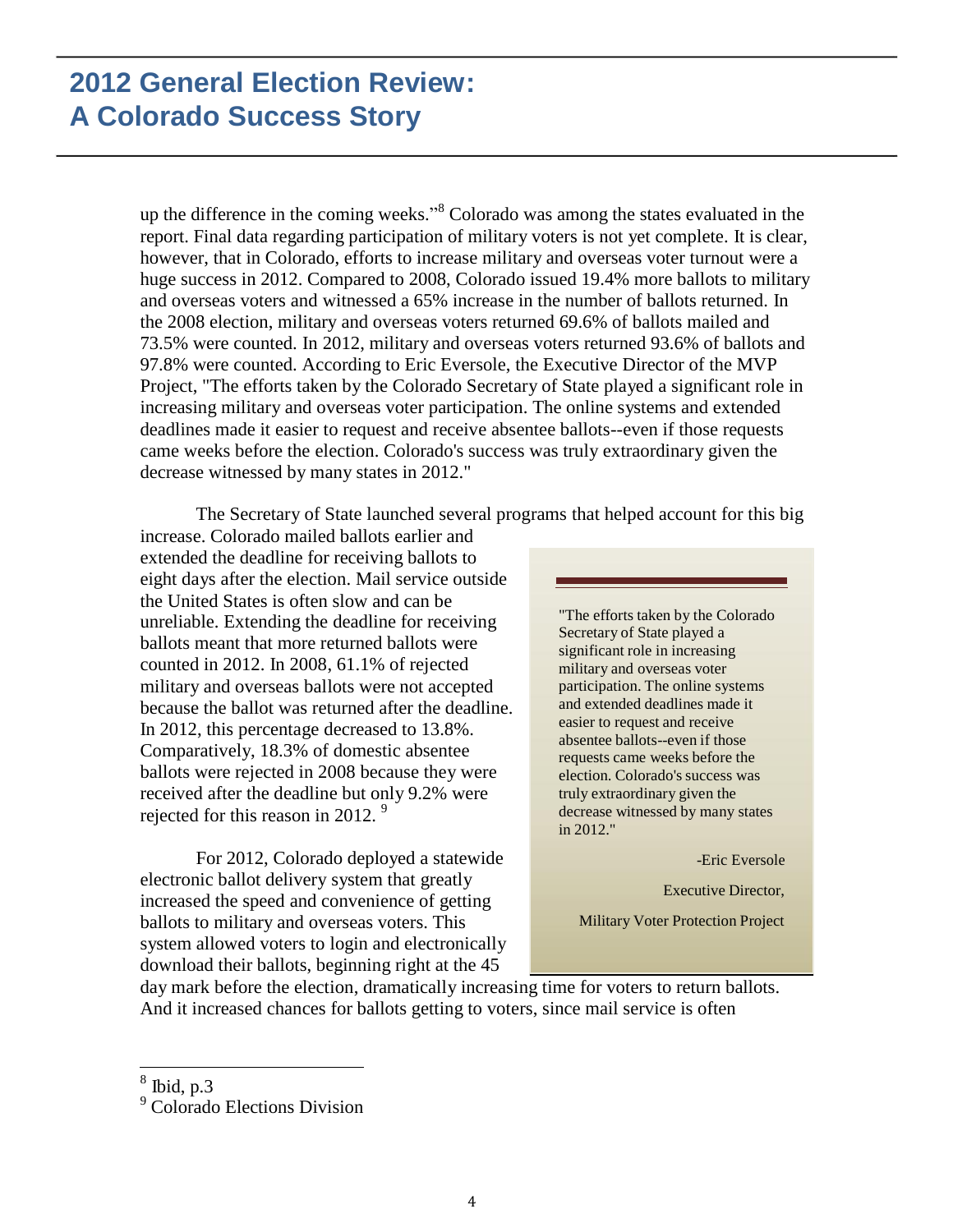unreliable in some parts of the world. More than 9,000 Colorado voters used this system in 2012.



This was also the first year military and overseas voters could sign up online. In order to be designated as military or overseas—and thus get mailed a ballot early and qualify for the extended return deadline—voters previously had to fill out a paper form. In 2012, Colorado gave voters an online option. Again, this bypassed unreliable mail systems, greatly improving the speed and reliability for military and overseas voters.

#### **Ballot on Demand printers helped counties better serve voters.**

Ballot on Demand (BOD) printers helped counties modernize Colorado's election system while saving costs. The BOD system is a specialized, high speed ballot printer.

Early in 2011 Colorado recognized the value of BOD printers and sought funding from the Federal Voting Assistance Program (FVAP). In February 2012 Colorado learned that it would receive funding to purchase BOD printers for every county, even though the federal government planned to provide the funds late in the election cycle. Accordingly, the state managed the delivery, installation, and training for each county, but did not mandate their use for the 2012 election. Despite the narrow timeframe, the deployment of printers helped many counties meet tight deadlines for overseas and military voters, saved costs, and helped counties better respond to unexpected demands for ballots.

In Colorado, ballots are certified 57 days before the general election. By law, ballots meant for overseas voters must be delivered 45 days prior to the election, leaving county election officials a very narrow window to prepare and deliver overseas ballots. Historically, many counties create different ballot formats, such as a PDF document, and then duplicate the returned ballot in order to count the absentee vote. With BOD,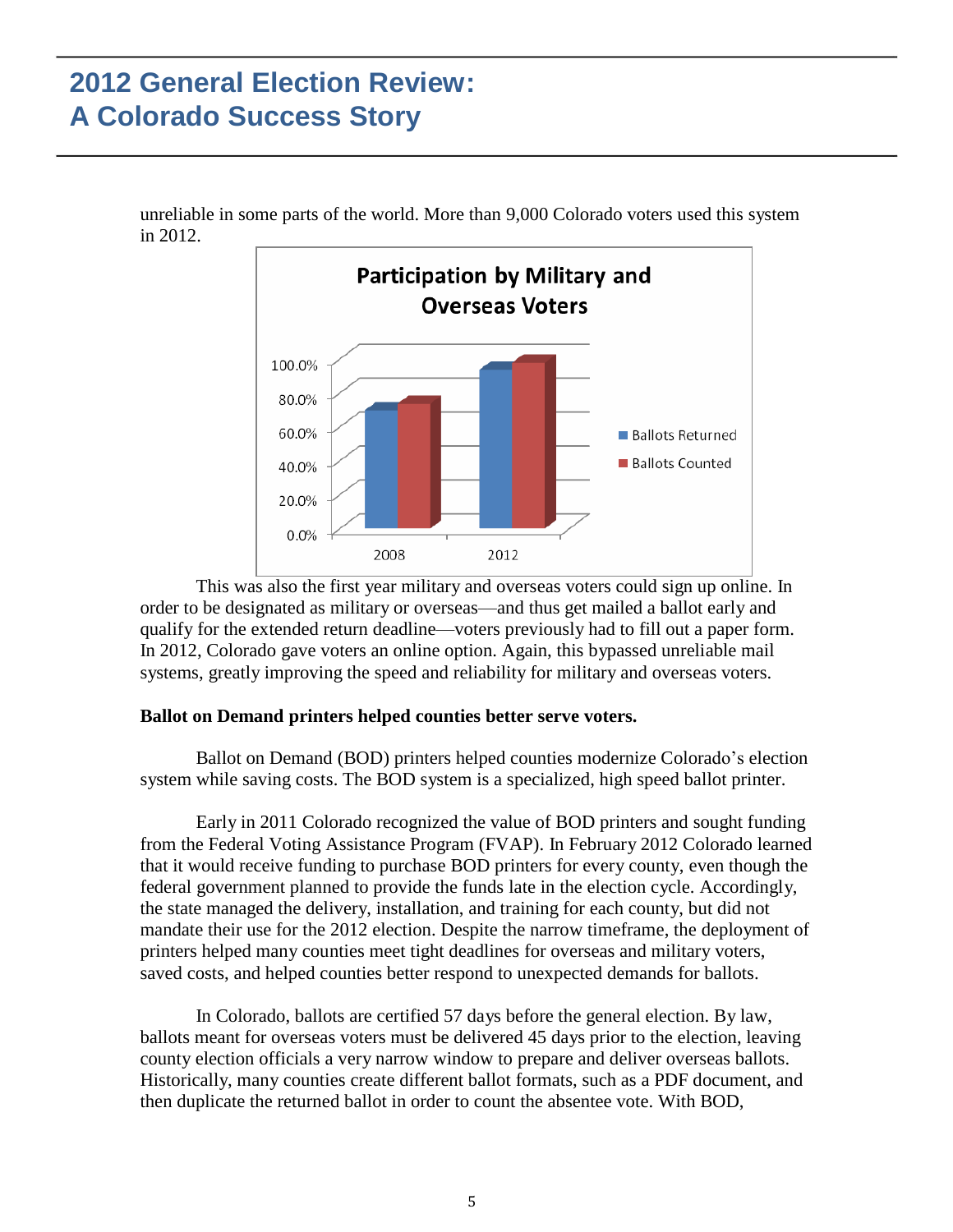elections officials began producing ballots almost immediately after certification to get them to overseas voters quicker. They also saved time and resources from having to duplicate returned ballots that otherwise would have been printed in a different format.

"Initially I was not enthusiastic about the BOD minivan parked in my relatively tiny office. My ambivalence has since matured into adoration, principally because none of us expected the mail-in ballot numbers we are experiencing. Now I love BOD. It has saved me about 6 times thus far in this election."

-County Election Official

BOD also allowed election officials to produce additional ballots in response to emergencies in regular voting such as insufficient ballot supply, or malfunctioning electronic voting machines. BOD gave a choice to voters who specifically wanted or needed a paper ballot.

BOD was a decisive factor in increasing turnout among uniform military and overseas voters. In supporting this group, Colorado counties used BOD printers to produce 14,987 ballots, sending over 4,300 ballots to military

voters and over 5,600 ballots to non-military overseas voters. Counties also duplicated over 3,600 military and overseas ballots using this resource. These statistics do not include the ballots produced to assist domestic voters. The Secretary of State's office anticipates use of BOD printers will increase in future elections as counties become more familiar with the technology and choose to automate their duplication process. The printers can be used to print all paper ballots for counties, eliminating the need for an outside vendor.

#### **The Secretary of State's thorough preparation helped ensure a smooth election.**

Colorado undertook proactive initiatives to ensure a successful election, minimize problems, and maximize participation. The Secretary of State's office also assisted counties that required special help.

*Spanish Language Outreach.* As part of an effort to increase participation by Spanish speaking Coloradans, the Department of State conducted approximately six interviews for Univision and Telemundo to reach out to Colorado's Spanish speaking population. These public service announcements informed voters how to register and update their registration, and alerted them to election deadlines. Likewise, the Department of State advertised its new voter registration initiative on Spanish-language television.

"The Online Ballot Delivery program provided by the state and Everyone Counts has been very successful. It has provided many voters with access to ballots that otherwise may not have voted at all."

-County Election Official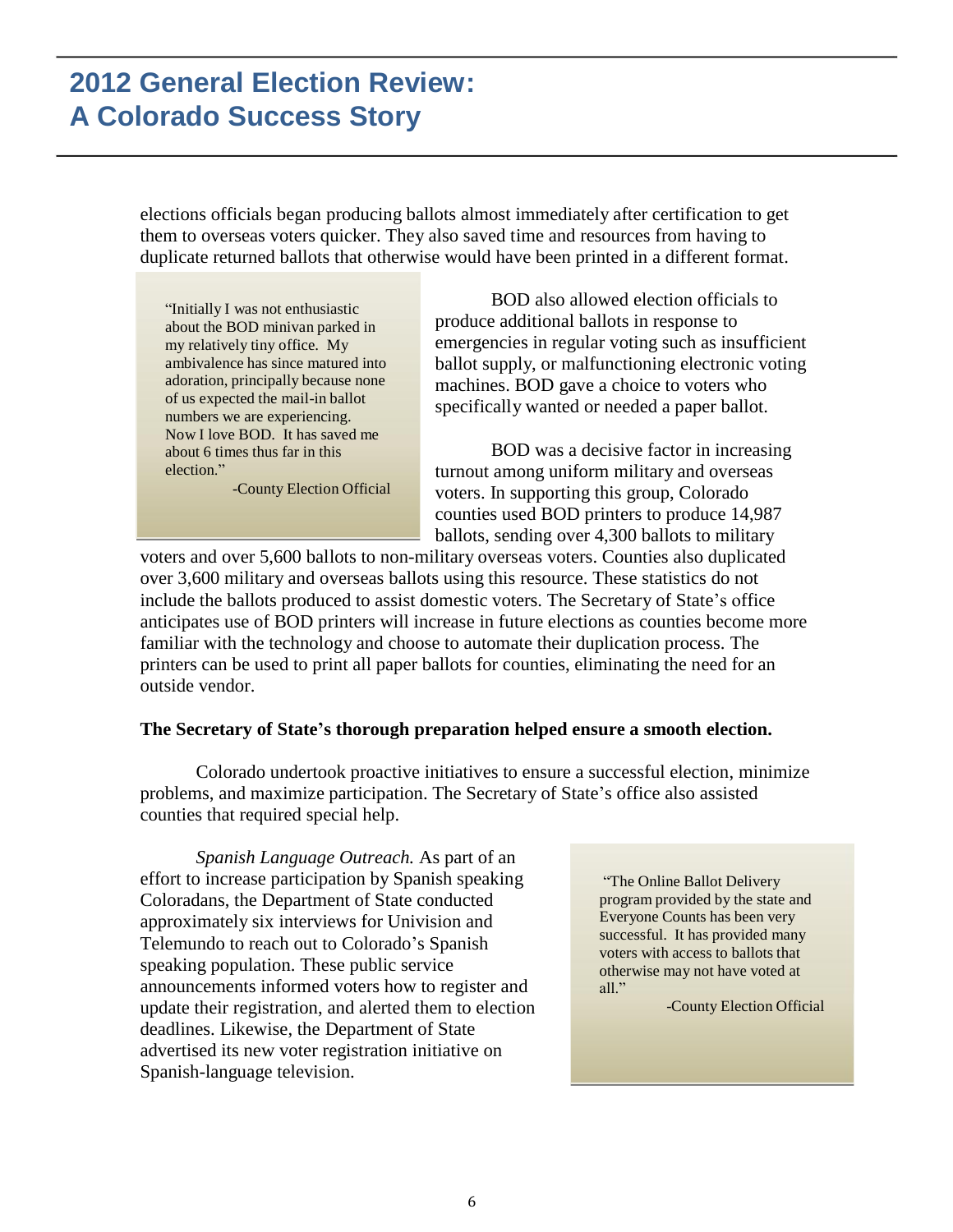*Voter Line Nine.* The Secretary of State's office, in cooperation with 9-News, managed the Voter Line 9 effort by staffing a public service phone bank during selected afternoons to help registered voters verify their registration, request mail-in ballots, or find voting locations.

*Online Voter Registration.* The Department's Online Voter Registration (OLVR) recorded a remarkable number of new and updated voter registration submissions in the weeks leading up to the 2012 registration deadline. From September 1st to October 9th, 230,000 people used OLVR to update their record or register for the first time. Of these, 43,000 were new registrants. The Department's "voter lookup" page received 1.5 million hits on the registration deadline day alone. By reducing paper and data entry, The Department of State saved the counties and the state incalculable resources.



*Election Night Reporting.* The 2012 presidential election marked the first time Colorado used a consolidated election-night reporting system. Before 2012, Coloradans had to check websites for each county clerk and recorder for election results. For some congressional or state legislative races, this required checking more than a dozen separate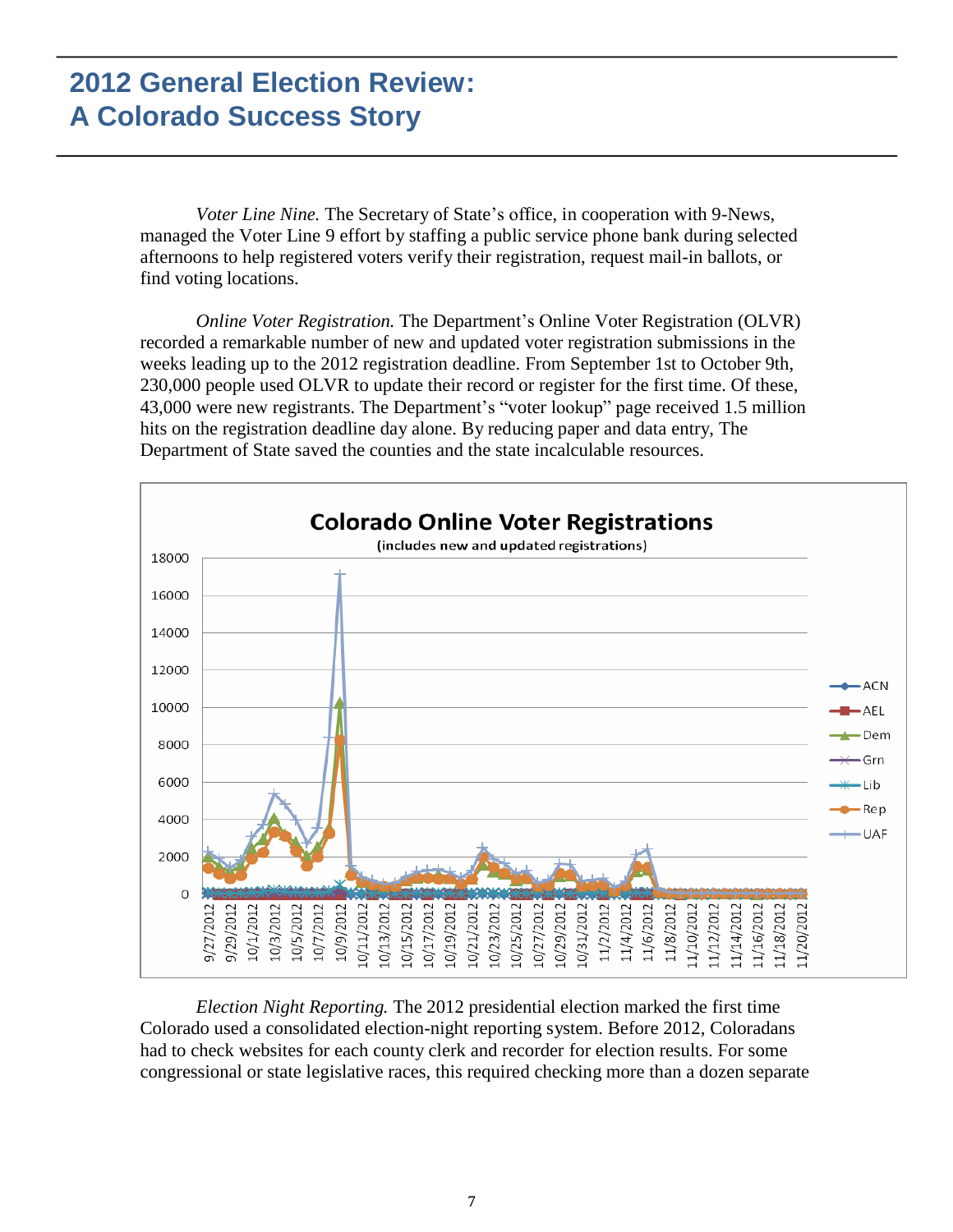web sites in order to tally results. By 2012, Colorado was among a handful of states that failed to institute a central reporting system for election results.

The new statewide system was paid for entirely by funds from the Secretary of State's office, which also helped connect each of the 64 counties into the system. As a result, on election night Coloradans could visit a single page and see results for state races and multi-county contests. Each county also had its own dedicated page showing county-level races. On election day, as well as the day before and the day after, the site saw over 66,000 visits. Over 17,000 of those

"This is a superb program that has made a significant contribution to my ability as a service-member to vote in Colorado. My service may have taken me away from my home state, but this helps me to remain involved in the community I care about. Thank you!"

-Military Voter

visits (26 percent) were by tablet or smart phone. The average visitor spent almost ten minutes on the site and looked at an average of six pages.

*Investigation into Non-Citizen Registration.* Colorado also improved the accuracy of its voter registration database by investigating possible registration by non-citizens. Researchers compared Division of Motor Vehicle transactions in which a person used a non-citizen document to the voter registration database. These records where then checked with federal immigration data. Colorado discovered that 437 registered voters were listed as non-citizens in the federal database. After contacting the voters directly, 63

"I did vote twice because I thought that this is my obligation and duty and if I didn't vote, my situation as an immigrant will be jeopardized…As a permanent resident I am asking you to do investigations about these mistakes that may have serious damages to the future of innocent immigrants and their families."

- Non-Citizen Voter

registered voters confirmed that they were not citizens and voluntarily withdrew their voter registration. The remaining 374 voters did not respond to questions from the Secretary of State's office. This effort raised public awareness about the problem, and many non-citizens voluntarily asked to be removed from the voting rolls in a good-faith effort to follow Colorado and federal law. Nonetheless, Colorado still needs a more defined process to ensure only eligible people are registered to vote.

*Training Election Officials.* The Secretary of State's office expanded the training program for

new county clerks and other election personnel. Election Rule 40, which governs election training programs, mandates that key election officials receive certification through a training program that includes eight core and six elective courses. But in 2012, more training courses were available than ever before. The office provided training uniformly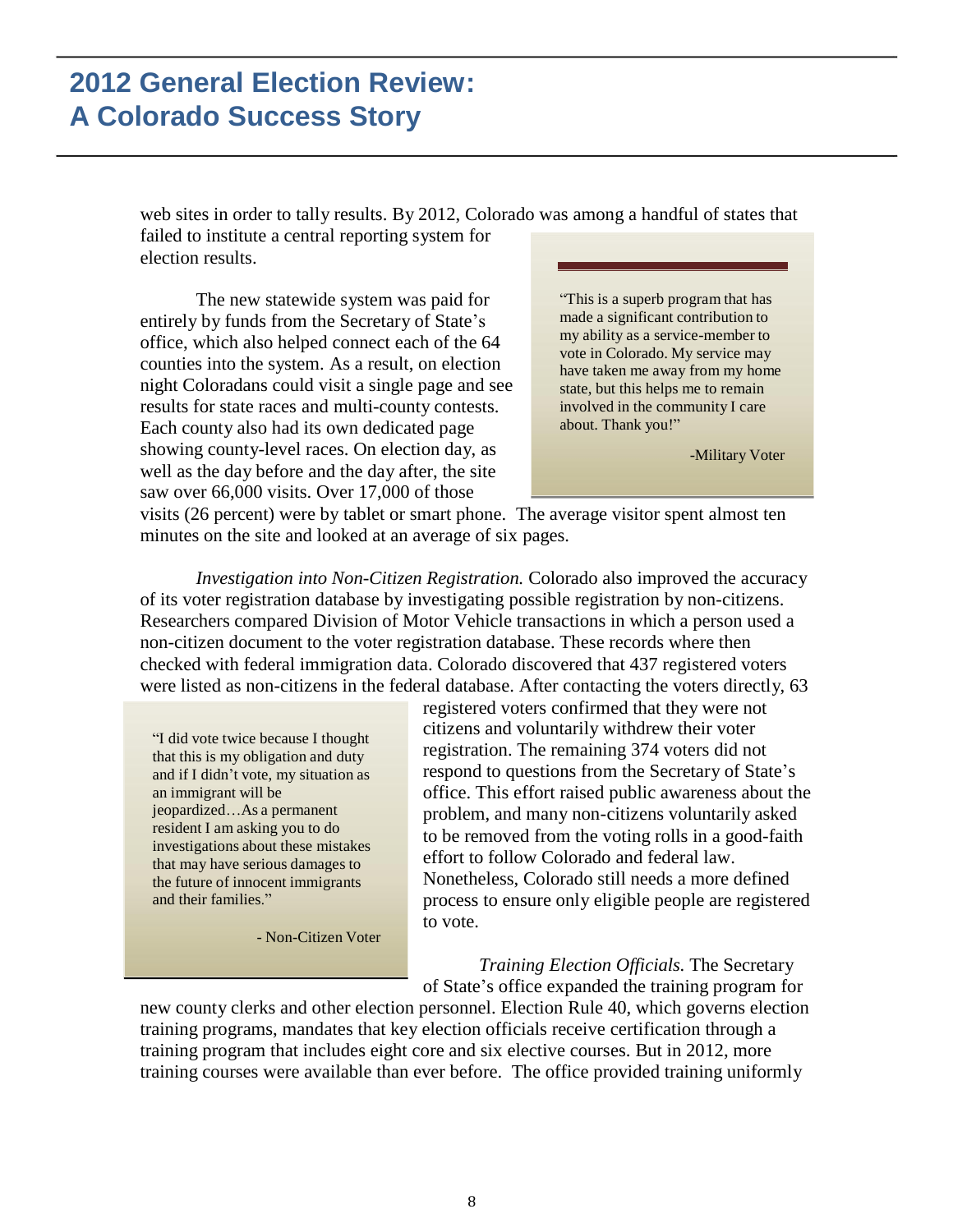to all counties, conducted training sessions across the state, and offered an unprecedented level of online access.

Between March and July, the Department of State offered six training sessions across the state. Previously, this amount of training took two years. With expanded online offerings and more in-person training, some officials completed certification in as little as eight months. In total, 279 individuals participated in classroom instruction covering a variety of different topics, including:

- ballot design, which stressed successful principles that produce user-friendly and easy-to-understand ballots;
- ballot delivery for voters confined to medical facilities; and
- instructional materials and methods for successful poll worker recruitment and training.

In 2012 the Department of State expanded on a new and improved online eLearning platform. Online courses save significant time, money, and resources, and make the training more widely available. The online courses included:

- Voter Registration and Voting;
- Advanced Voter Registration and List Maintenance;
- Elections 101:
- Elections Security;
- Logic and Accuracy Testing;
- Issues in Voter Registration;
- Provisional Ballot Basics;
- Ballot Access;
- Overseas and Military Voting; and
- Watchers and Observers.

*State support to investigate and resolve specific issues.* In 2012, the office designated a full-time employee to investigate complaints of irregularities in elections procedures or equipment. Complaints included malfunctioning voting systems and issues surrounding ballot security.

*San Miguel County: Assistance in Preparation.* San Miguel County experienced some difficulties in preparing for the general election because of personnel turnover. The Secretary of State's office identified a qualified observer to assist the county. The election went smoothly and the observer provided input on issues to be addressed for future elections.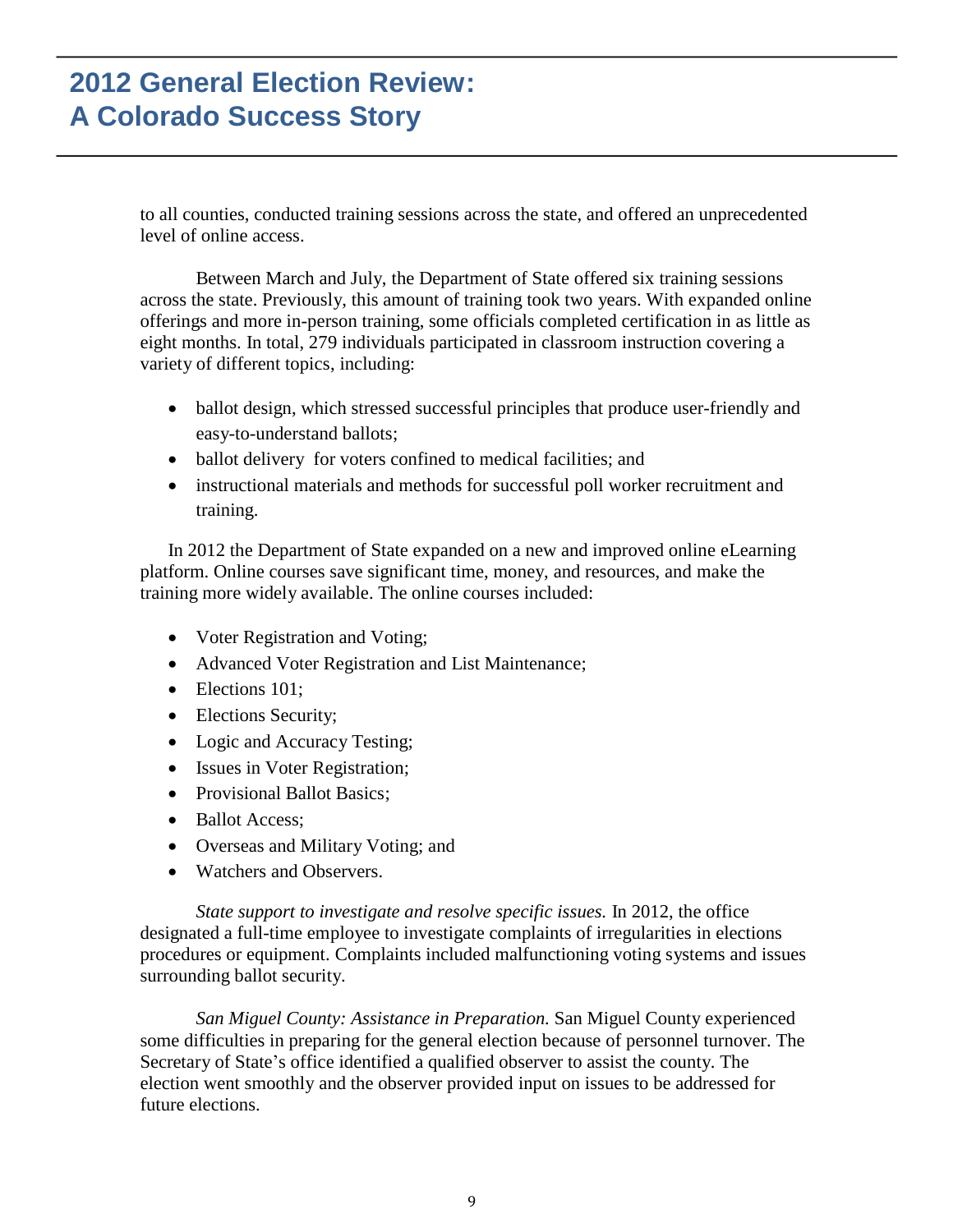*Teller County: Assistance in Preparation***.** Teller County also experienced difficulties preparing for the primary election. After a significant error in which a signature line and affidavit were not included on mail-in ballot return envelopes and other concerning events, the Department of State assumed election duties in Teller County. Department personnel focused on immediately fixing problems related to voter registration, ballot accuracy, inventory, security, polling place availability, and Election Day preparation. In addition, they recommended that the Teller County Board of Commissioners hire an outside election administrator to administer the general election. Due to the efforts of the Teller County Board of Commissioners and county election personnel in adopting recommendations made by Department of State personnel, Teller County ultimately administered a successful primary and general election.

#### **The Secretary of State reacted quickly to resolve issues during the election.**

As early voting began, issues inevitably surfaced. Department of State personnel responded quickly to these problems, issuing emergency rules or working with county officials to keep the election running smoothly, thus maintaining voters' trust in the integrity of the election.

"Overseas voters found it [electronic delivery] very helpful and convenient! I was pleased to be able to make their ballots available to them so quickly and easily."

-County Election Official

#### *Online Registration Outages.* As described earlier, Colorado aggressively

increased its efforts at using mobile and automated resources to increase voter registrations, including the OLVR website and a mobile optimized version of the site. The mobile optimized page had an error that resulted in several hundred registrations failing to be recorded. To deal with this issue, the department quickly issued an emergency rule allowing any voter who claimed to have registered by mobile device to vote provisionally on Election Day and these votes were counted. The Department of State not only implemented a new technology that increased registration and participation, but dealt successfully with inevitable complications during implementation.

*Adams and Pueblo Counties: Problems with Election Equipment*. After a complaint about malfunctioning election equipment, Adams County quarantined two electronic voting machines. A voter complained that the machines were flipping votes on the presidential race. A third machine was quarantined on October 26, 2012 for the same reason. Adams County requested assistance from the Secretary of State's office to resolve the matter.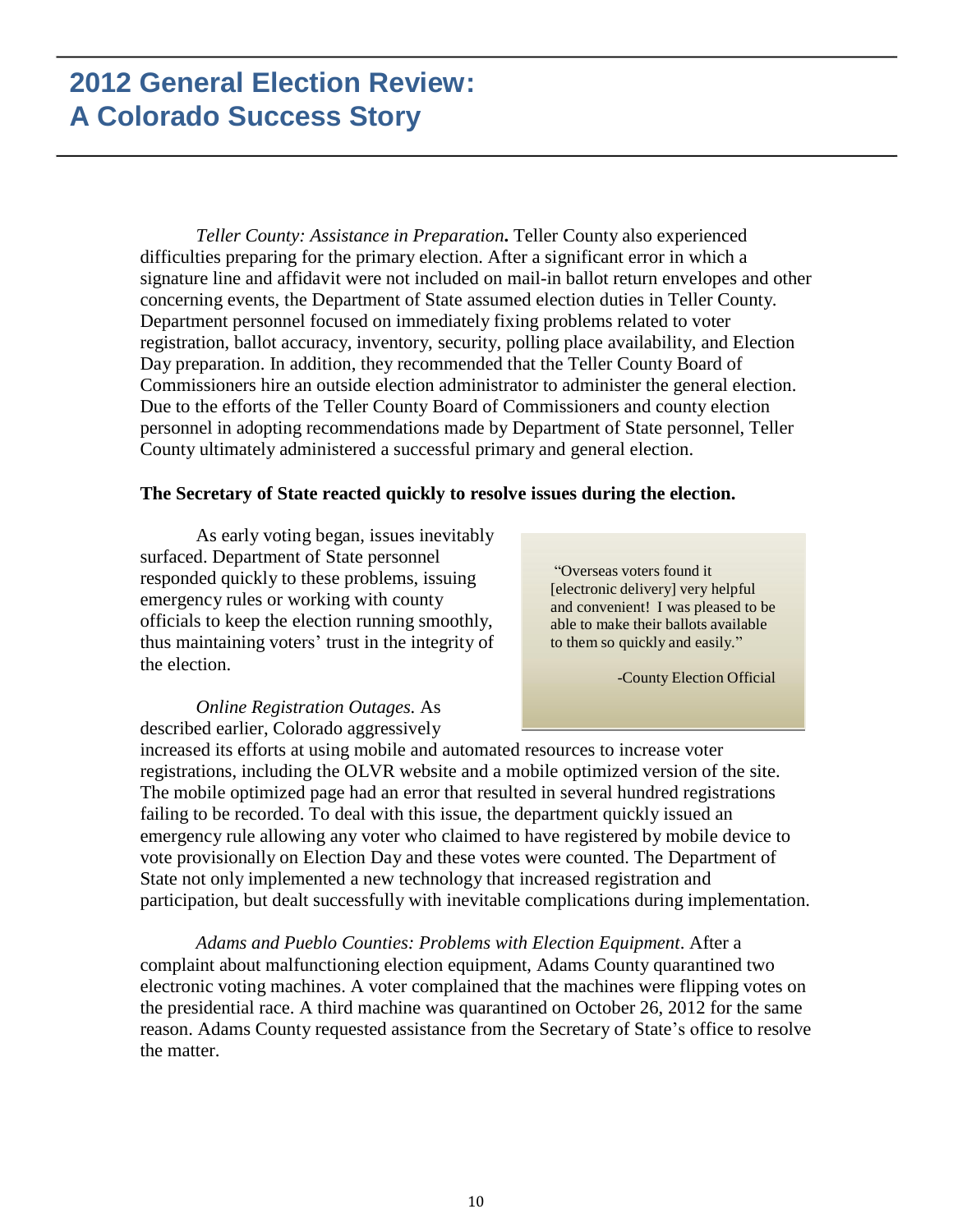On October 26, 2012, a Department staff member met with Adams County personnel to verify that the machines were functioning properly. The machines were recalibrated and validated for future use.

Another complaint involving electronic voting machines came from Pueblo County. On November 1, 2012, a voter at Pueblo West Library claimed a machine preselected a presidential candidate before she touched the screen. After the early voting period ended on November 2, 2012, Pueblo County removed the memory cards and sealed and stored the early voting machines in their elections warehouse. The Secretary of State received the complaint on November 2 and sent representatives to Pueblo County to address the issue.

On November 5, the machines were tested in an attempt to duplicate the problem. Representatives from the Secretary of State's office, Pueblo County, the Republican and Democratic parties, and the media were present and were offered the opportunity to test the machines. The problem could not be duplicated. At the conclusion of the testing,

"Outstanding job in making the voting process so incredibly accessible and easy! I believe you are a leader for the nation especially in regard to the integrity of the process which I think is key. Thanks so very much for making this possible for people like me who between military deployments and now government contract work overseas for the last "8" years. I really do not see ANY improvements needed, fantastic!!"

-Overseas Voter

memory cards were removed, the machines were resealed, and chain-of-custody logs were completed. The Early Voting machines were not used on Election Day.

*Douglas County: Ballot Problems.* In Douglas County, a candidate for RTD District G was not on the ballot in one of the proper precincts. The affected candidate notified the Secretary of State's office and the Douglas County Clerk and Recorder. Though too late to reprint mail-in ballots, the Department of State and Clerk's office solved the problem by sending a separate mail-in ballot with the RTD race to voters who should have had a chance to vote on it, and printing and distribution of correct ballots for the precinct on Election Day.

*Boulder County: Access for Watchers.* In Boulder County, a plaintiff sued the county for greater watcher access during the signature verification process. The Secretary of State's office assisted in negotiating an appropriate settlement that enabled watchers better access to view the verification process while ensuring that their presence would not intrude on or delay the process.

*Larimer County: Signature Verification.* The Democratic Party filed a lawsuit against Larimer County to get access to the list of mail-in ballot voters whose signatures were rejected. The county was concerned that providing this list prior to the election